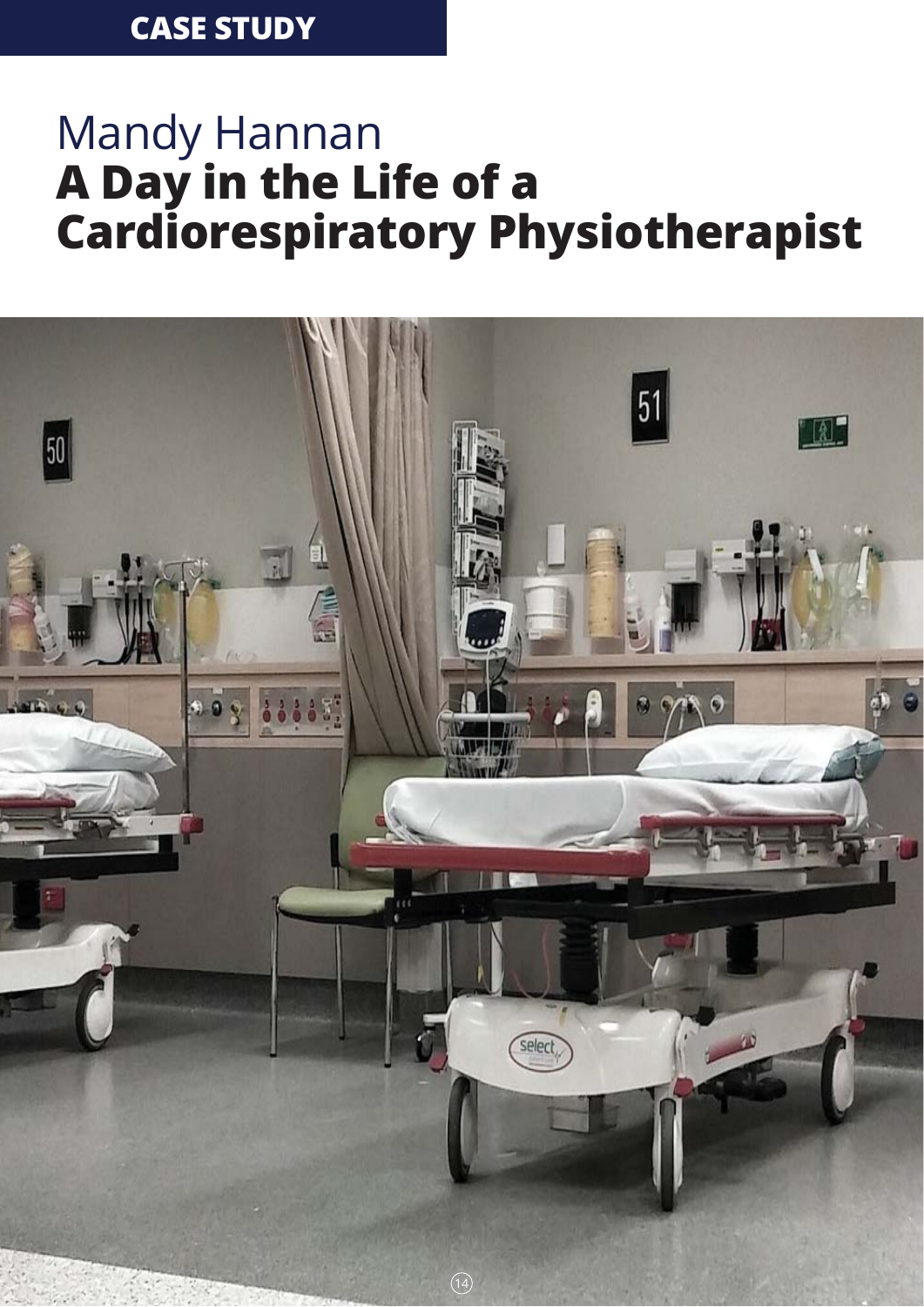

To a brand new physiotherapy student, cardiorespiratory physiotherapy can be eye opening and confronting. Students tend to focus on the not so pleasant aspects of a physiotherapist's role, such as assisting a patient to remove thick green sputum from their chest, accompanied by frightful noises or having to manage attachments filled with bodily fluids as they assist patients to walk.

Students can lose sight of the real reason this area of physiotherapy is so exciting and rewarding.

A cardiorespiratory physiotherapist is able to literally save someone's life by removing the secretions that are preventing a patient from breathing. They can assist someone to return to their own home by helping them improve their balance and mobility rather than having to be placed in a nursing home.

Cardiorespiratory physiotherapists can ensure that patients are returned to their loved ones as quickly as possible and prevent potentially life threatening complications of surgery.

No one wants to be in hospital, and being able to provide a friendly smile and a chat can brighten a person's day.

Senior Physiotherapist Penny Schofield guides students through the process of using a tilt table

#### **The Project Idea**

Assistant Professor Mandy Hannan wanted to emphasise the positive aspects of cardiorespiratory physiotherapy to help engage and motivate her students. She wanted students to embrace their learning and look forward to clinical placement.

Mandy decided to capture this enthusiasm through the production of a video that show-cased the real world experiences of a cardiorespiratory physiotherapist. She contacted several physiotherapists working in the area and asked for their assistance to help produce videos that would capture "A Day in the Life of a Cardiorespiratory Physiotherapist."

Physiotherapists from the Gold Coast University Hospital were very supportive and couldn't wait to get started. The support team from the Office of Learning and Teaching also offered assistance with the filming and editing of the videos. So the idea was put in motion.



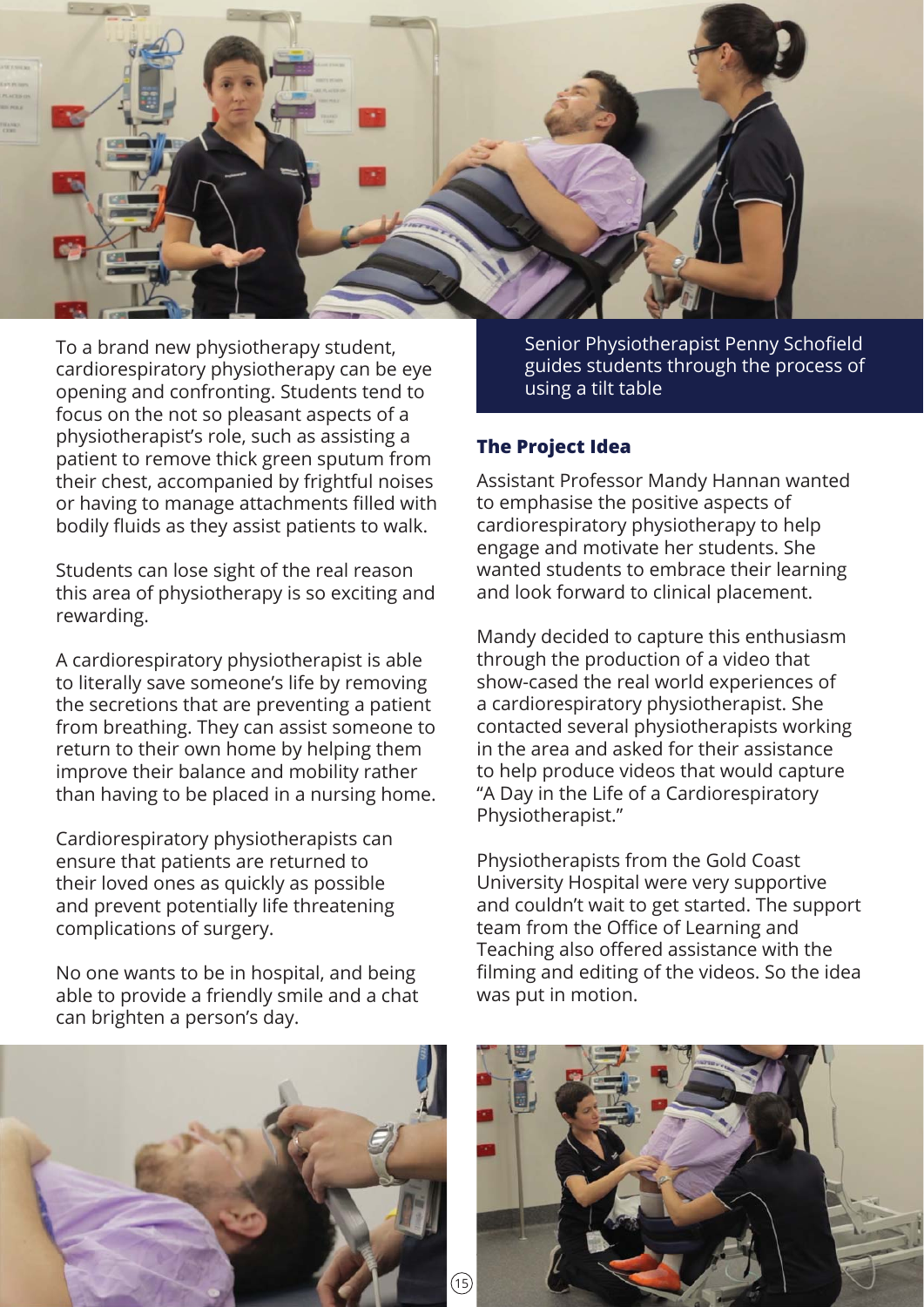# **Project Planning**

Initially Mandy wrote a script of the required video, sent it to the Office of Learning and Teaching and then met with the physiotherapists for their approval.

It was important to personalise the video by allowing the physiotherapists to tell their stories. These physiotherapists were once students, who thought at the outset, that they would become sports physiotherapists and for varying reasons found themselves drawn to cardiorespiratory physiotherapy.

The aim of the video was for the physiotherapists to talk about what they loved most about their career choice and to give a brief summary of what a typical day for them was like.

The video was to be shown as part of the introduction to the subject and students were to go straight in to clinical placement afterwards. Therefore it was important to illustrate the step by step process that a real physiotherapist used when carrying out their day to day role. It was vital that this process could be easily replicated so students could use the same steps on their placement.

## **Production**

The day of filming arrived and armed with thank you muffins, the team met at the Gold Coast University Hospital and had a fun morning filming. The enthusiasm for the area was portrayed well and didn't require too many takes.

Filming featured a physiotherapist working through a ward list and explaining how they used their clinical reasoning to prioritise the patients they would see.

The physiotherapist was recorded looking at a patient's electronic medical record and chest x-rays.

She discussed what questions would be asked of the multidisciplinary team before seeing the patient, and what could be gauged about the patient from looking at the bedside chart.

Other physiotherapists demonstrated the correct way to wash hands, how they documented assessment and treatment and discussed clinical reasoning around discharge planning.

### **Challenges**

The original plan was to film a physiotherapist performing an assessment and treatment with a real life patient who had undergone cardiac surgery, however due to circumstances outside the team's control the filming was delayed.

Everything had been discussed and approved however, the day before the surgery was cancelled.

Plan B was to film a patient in the intensive care unit, but at the last moment filming approval was retracted by the manager, and there were no other suitable patients.

Additionally, physiotherapists could not be spared for the allocated filming time as they were extra busy. This resulted in an additional filming day being required which was completed at Robina Hospital.

Further plans were complicated by the arrival of newborns within the team.

The videos produced were longer than originally anticipated so they were edited into shorter clips. Physiotherapists' stories were played as part of the introductory lecture, and other clips were uploaded to iLearn so that students could access them whenever they wished.



Senior Physiotherapist Penny Schofield  $\overline{16}$  analyses a patients X-Ray